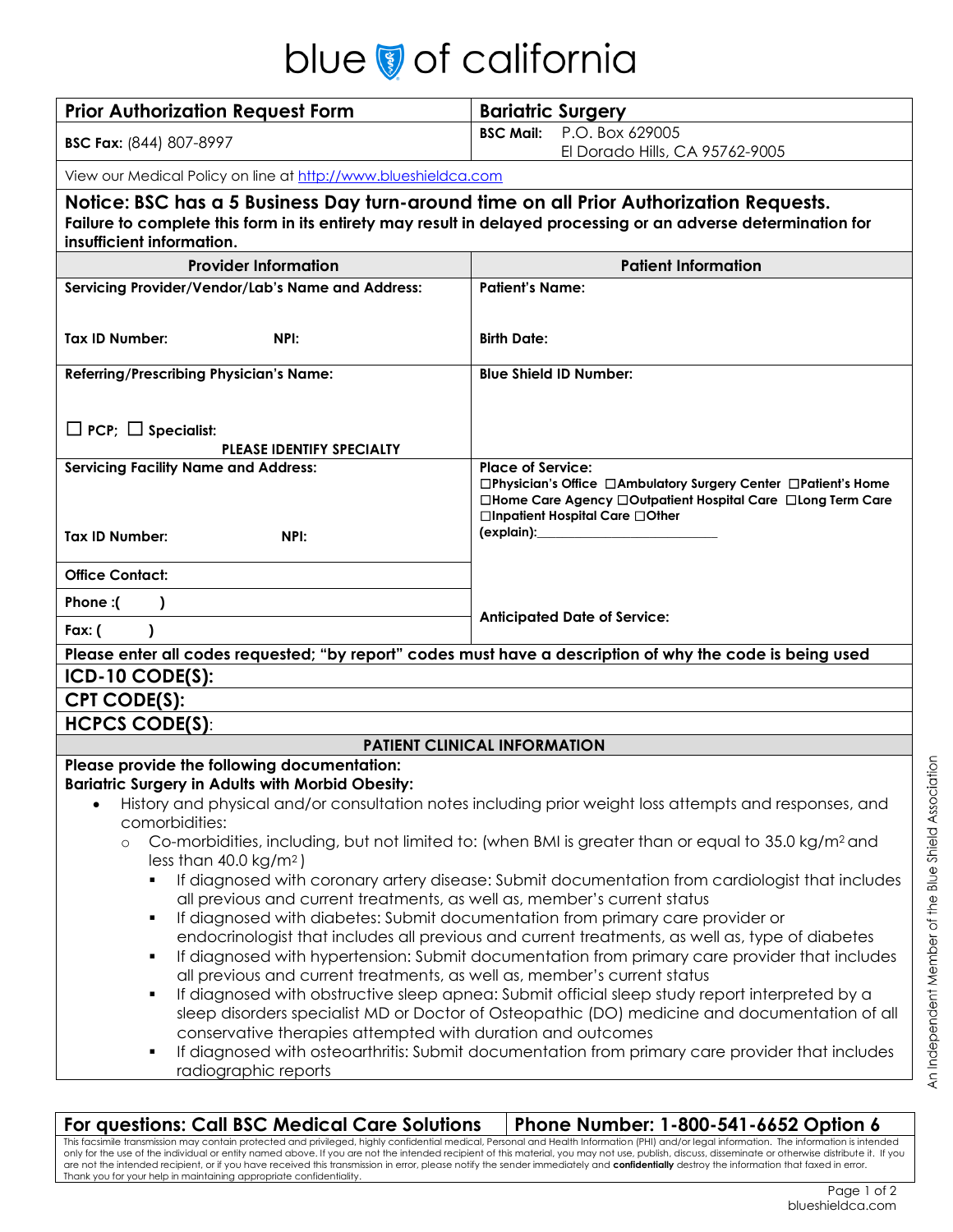# blue of california

- If diagnosed with hyperlipidemia: Submit documentation from primary care provider/cardiologist that includes all previous and current treatments
- If diagnosed with GERD: Submit documentation from primary care provider or gastroenterologist that includes all previous and current treatments, as well as, any endoscopic findings
- Description of non-surgical weight-reduction program, initial weight, end weight, duration (start and end dates)
- Time lapse between the initial bariatric consultation and date of surgery (recommended 3 months)
- Documented failure to respond to conservative measures for weight reduction prior to consideration of bariatric surgery, and these attempts should be reviewed by the practitioner prior to seeking approval for the surgical procedure
- Medical doctor (MD) order for surgery that includes current height, weight, and body mass index (BMI), surgery requested and recommendation
- Documented educational counseling/class
- Signed Bariatric Surgery Decision Aid
- Signed CollaboRATE survey
- Signed Psychosocial-behavioral checklist
- Signed Pre-operative checklist

### **Revision and Repeat Bariatric Surgical Requests:**

- History and physical and/or consultation notes including: prior surgery and complications (if applicable), indication for surgery, and treatment plan
- Post-surgical weight loss history (including pre- and post-surgical BMI), nutrition and exercise compliance
- Operative report(s) (if applicable)
- Diagnostic radiology, endoscopy, or contrast study reports (if applicable)

### **Bariatric Surgery in Adolescents**:

- History and physical and/or consultation notes including: the same weight-based criteria used for adults
- Documentation of psychological counseling
- Documentation of informed consent
- Documentation that any device used for bariatric surgery is in accordance with the FDA-approved indication for use

### **Concomitant Hiatal Hernia Repair:**

Documentation of preoperatively-diagnosed hiatal hernia with indications for surgical repair

### **For questions: Call BSC Medical Care Solutions Phone Number: 1-800-541-6652 Option 6**

This facsimile transmission may contain protected and privileged, highly confidential medical, Personal and Health Information (PHI) and/or legal information. The information is intended only for the use of the individual or entity named above. If you are not the intended recipient of this material, you may not use, publish, discuss, disseminate or otherwise distribute it. If you are not the intended recipient, or if you have received this transmission in error, please notify the sender immediately and **confidentially** destroy the information that faxed in error. Thank you for your help in maintaining appropriate confidentiality.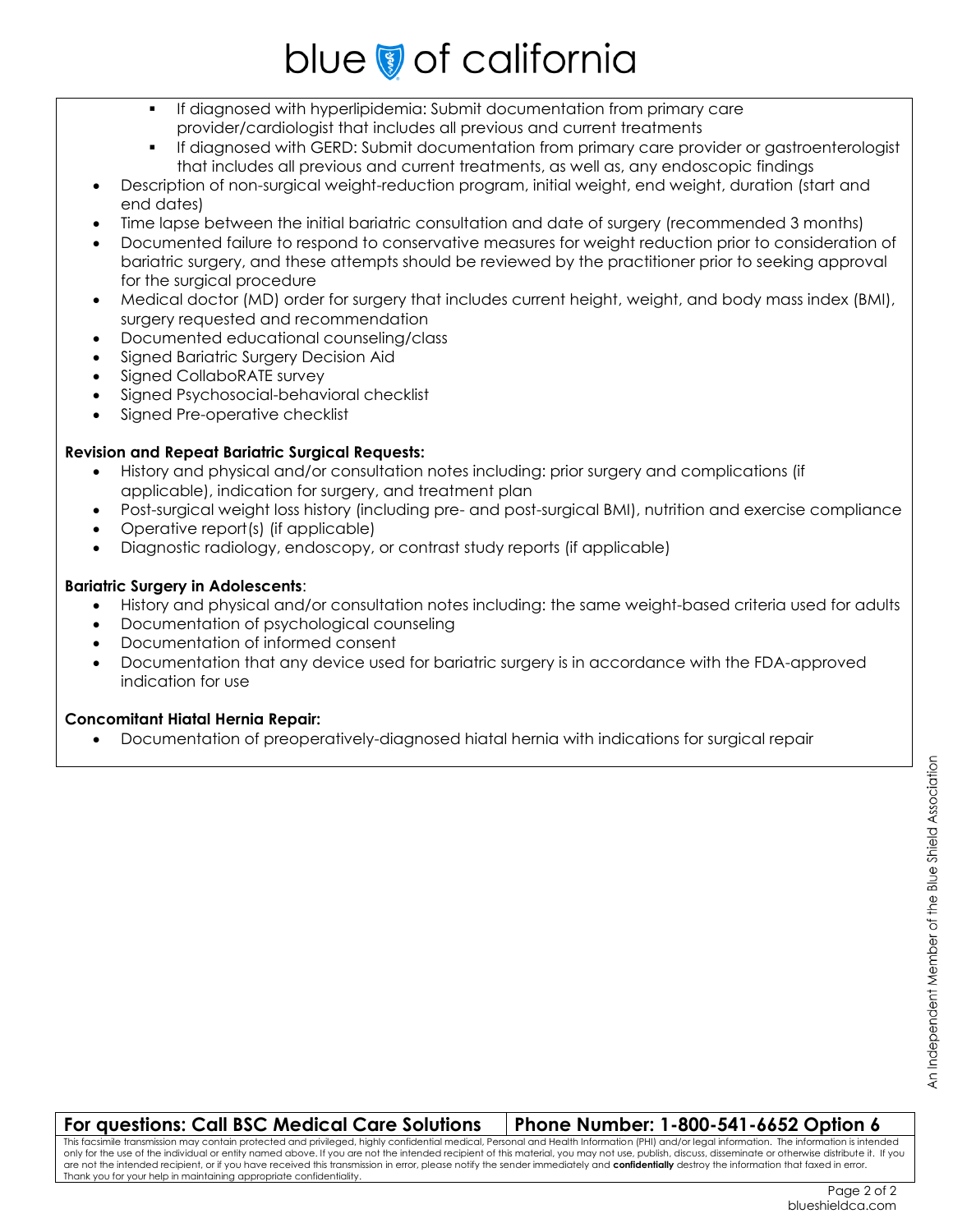# Let's Talk Bariatric Surgery

*One of the most important factors in helping you choose appropriate medical care is your comprehensive understanding of the reasons for treatment, the risks, and the potential benefits. Weight loss surgery (bariatric surgery) is a treatment option for people with severe obesity (body mass greater than 40 or 100 or more pounds over the ideal body weight). Bariatric surgery can help you lose approximately 50-80% of your excess weight but your success will ultimately depend on your own commitment to follow lifelong dietary restrictions, adhere to an exercise program, take dietary supplements and comply with follow-up recommendations. If bariatric surgery has been suggested to you as an option for your particular problem, you should carefully weigh the pros and cons, the alternative treatments, and the potential benefits and risks.*

### Should You Have Bariatric Surgery?

Talk to your doctor and become an active partner in making an informed decision about whether bariatric surgery is right for you.

- How will bariatric surgery help me?
- Are there other ways of losing weight that I should try first?
- What should I expect about eating and diet after the surgery? Why might this treatment not be right for me?
- What are the risks of each of my treatment options?
- **If I am not committed to lifestyle modification will surgery still help** me long-term?  $T_{\text{max}}$

blue of california

|                            |                                    |                                       | We Proceauvre                          |                                                       | 4 Most Common Weight Loss Surgery<br>Procedures in the United States               |                                                                    |
|----------------------------|------------------------------------|---------------------------------------|----------------------------------------|-------------------------------------------------------|------------------------------------------------------------------------------------|--------------------------------------------------------------------|
| <b>Type of Surgery</b>     | Roux-En-Y Gastric<br><b>Bypass</b> | <b>Vertical Sleeve</b><br>Gastrectomy | Adjustable Gastric<br>Band (Lap Band®) | <b>Biliopancreatic Bypass</b><br>with Duodenal Switch | Adjustable Gastric Band<br>(Lap Band)<br>Stomach<br>pouch-<br>Adjustable -<br>band | Roux-en-Y Gastric Bypass<br>portion o<br>stomach                   |
| Most Common <sup>2</sup>   | 23.1%                              | 53.8%                                 | 5.7%                                   | 0.6%                                                  |                                                                                    |                                                                    |
| <b>Average Weight Loss</b> | 65-80%                             | 50-70%                                | 40-50%                                 | 70%                                                   | Port placed<br>Duodenal Switch (DS)                                                | dundenum<br>Vertical Sleeve Gastrectomy                            |
| <b>Surgical Risk</b>       | Moderate                           | Low-Moderate                          | Low                                    | High                                                  | Galbladder<br>Removed<br>Duodenal Switch<br>Partially<br>Resected                  | (Gastric Sleeve)<br>Gastric sleeve<br>(new stomach)                |
| Most Effective For         | BMI 35-55                          | High Risk or High BMI<br>(>60)        | Diet & Exercise<br>Compliance          | BM > 50                                               |                                                                                    | Removed<br>portion of<br>stomach                                   |
| Advantages                 | More Permanent<br>Weight Loss      | Restricts Volume of<br>Food Eaten     | Safest Procedure                       | Most Side Effects but<br><b>Most Effective</b>        |                                                                                    | BARIATRIC<br>SURGERY<br>SOURCE<br>www.bariatric-surgery-source.com |

### Shared Decision

Please check each box

- 
- A. Do you understand the options available to you[?](http://www.google.com/url?sa=i&rct=j&q=&esrc=s&source=images&cd=&cad=rja&uact=8&ved=0ahUKEwi3pbfYosrSAhWLhVQKHST1DsgQjRwIBw&url=http://www.students4bestevidence.net/shared-decision-making-resource-centre-animated-short/&bvm=bv.149093890,d.cGw&psig=AFQjCNF1ai-rklXdkr9tGhQORdjVTpKVig&ust=1489178040968112)   $Yes \nightharpoonup No \nightharpoonup$
- B. Are you clear about which benefits and side effects matter most to you? Yes  $\Box$  No  $\Box$
- C. Do you have enough information to make an informed choice? Yes  $\Box$  No  $\Box$
- D. Do you feel comfortable about your decision? Yes  $\Box$  No  $\Box$

These websites offer more information: [www.stopobesityalliance.org](http://www.stopobesityalliance.org/) / [www.asmbs.org](http://www.asmbs.org/) / [www.smartpatient.com/gastricbypass /](http://www.smartpatient.com/gastricbypass%20/) www.win.niddk.nih.gov/publications/gastric.htm

### **Physician Signature:**

Date:  $/$  /

### Patient Signature:

Date:  $/$  /

**Your signature ensures you feel confident that you and your doctor have explored all of your options and you understand everything fully and that together you are making the decision that is best for you.**

Information compiled from: Centers for Disease Control and Prevention. American Society for Metabolic and Bariatric Surgery. The Mayo Clinic, U.S. Department of Health and Human Services. The Obesity Society. American Asso of Michigan Bariatrics, Stanford University Bariatrics & Fresno Bariatric and Metabolic Hospital \*Ponce, Jaime et al. American Society for Metabolic and Bariatric Surgery estimation of bariatric surgery procedures in 2015 2016; 12(9): 1637-1639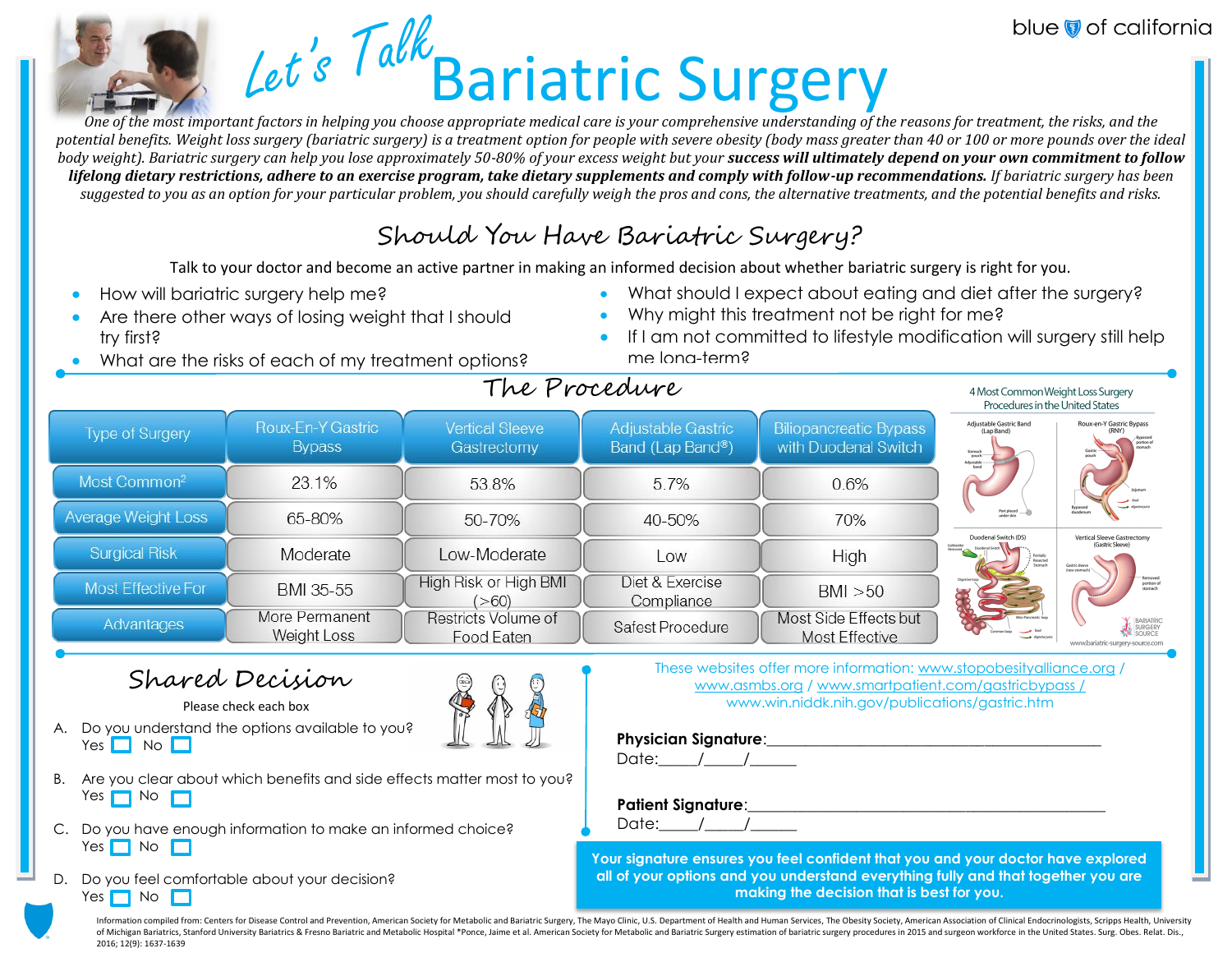# COllaboRATE

Thinking about the appointment you have just had ...

### **1. How much effort was made to help you understand your health issues?**

| 0      |  | 5 | 4 | 5. | b | 8 | a      |
|--------|--|---|---|----|---|---|--------|
| No     |  |   |   |    |   |   | Every  |
| effort |  |   |   |    |   |   | effort |
| was    |  |   |   |    |   |   | was    |
| made   |  |   |   |    |   |   | made   |

### **2. How much effort was made to listen to the things that matter most to you about your health issues?**

| 0      | <b>.</b> | ▴ | $\ddot{\phantom{1}}$<br>ٮ | 4 | ь.<br>┙ | ь | 8 | a      |
|--------|----------|---|---------------------------|---|---------|---|---|--------|
| No     |          |   |                           |   |         |   |   | Every  |
| effort |          |   |                           |   |         |   |   | effort |
| was    |          |   |                           |   |         |   |   | was    |
| made   |          |   |                           |   |         |   |   | made   |

**3. How much effort was made to include what matters most to you in choosing what to do next?**

| 0      | ∸ | $\ddot{\phantom{1}}$<br>◡ | 4 | 5. | b | 8 | a      |
|--------|---|---------------------------|---|----|---|---|--------|
| No     |   |                           |   |    |   |   | Every  |
| effort |   |                           |   |    |   |   | effort |
| was    |   |                           |   |    |   |   | was    |
| made   |   |                           |   |    |   |   | made   |



This work is licensed under a Creative Commons Attribution 2.0 License.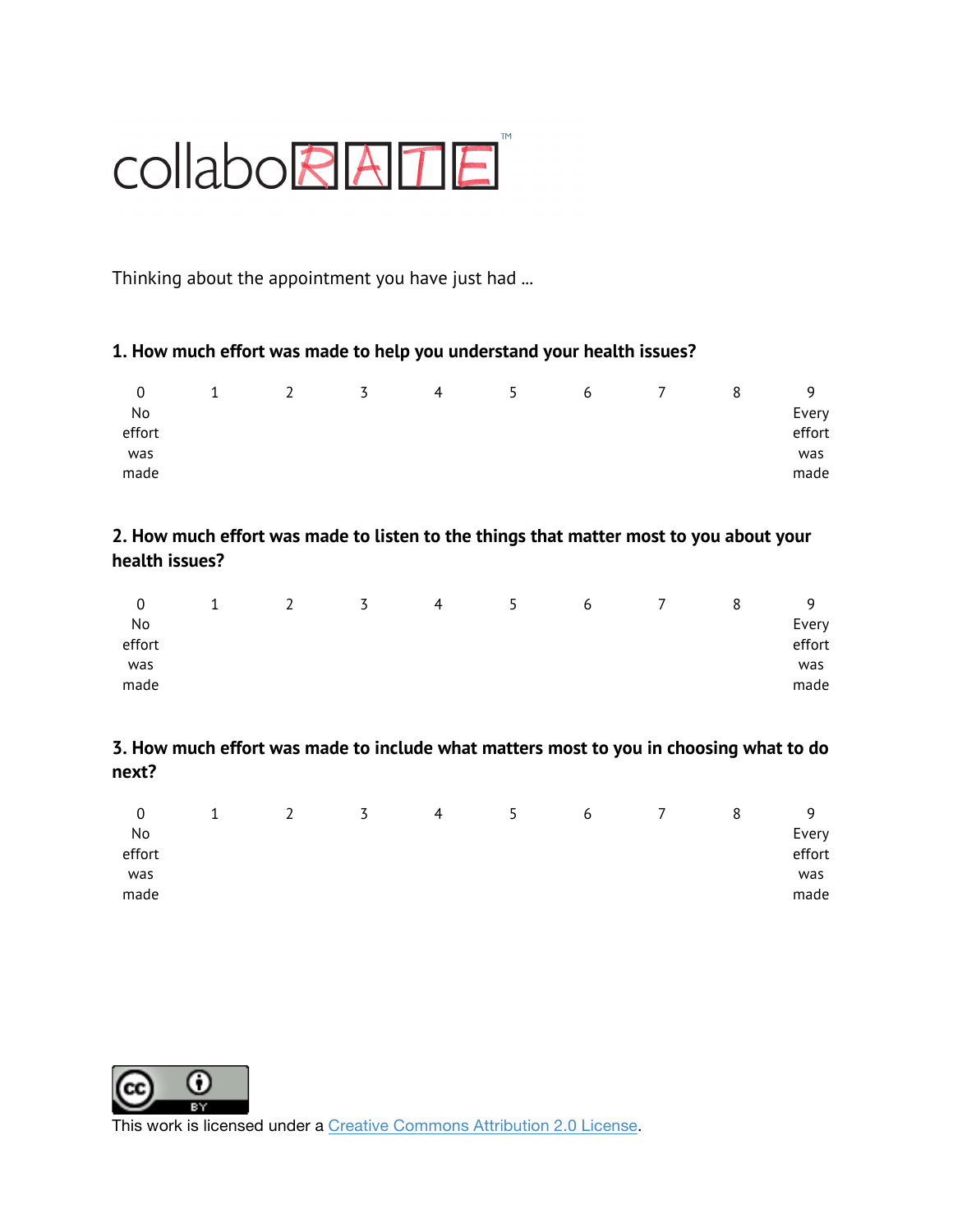# blue of california

### **Blue Shield of California Checklist for Bariatric Surgery**

| <b>No</b>        | Procedure                                                                                                                                            | Yes | <b>No</b> |
|------------------|------------------------------------------------------------------------------------------------------------------------------------------------------|-----|-----------|
| 1.               | A complete History & Physical has been performed.                                                                                                    |     |           |
|                  | (obesity-related co- morbidities, causes of obesity, weight/BMI, weight loss history,                                                                |     |           |
|                  | commitment, and exclusions related to surgical risk)                                                                                                 |     |           |
| 2.               | Routine labs have been completed.                                                                                                                    |     |           |
|                  | (fasting blood glucose and lipid panel, kidney function, liver profile, lipid profile, urine                                                         |     |           |
|                  | analysis, prothrombintime/INR, bloodtype, CBC)                                                                                                       |     |           |
| 3.               | If the patient is a diabetic, an optimized glycemic control has been completed.                                                                      |     |           |
| $\overline{4}$ . | Nutrient screening with iron studies, B12, 25-vitamin D and folic acid have been                                                                     |     |           |
|                  | completed.                                                                                                                                           |     |           |
|                  | (Or more extensive testing in patients undergoing malabsorptive procedures based on                                                                  |     |           |
|                  | symptoms and risks)                                                                                                                                  |     |           |
| 5.               | Cardiopulmonary evaluation with sleep apnea screening has been completed.                                                                            |     |           |
|                  | (ECG, CXR, echocardiography if cardiac disease or pulmonary hypertension suspected)                                                                  |     |           |
| 6.               | GI evaluation has been completed.                                                                                                                    |     |           |
|                  | (H pylori screening in high-prevalence areas; gallbladder evaluation)                                                                                |     |           |
| 7.               | Endocrine evaluation has been completed.                                                                                                             |     |           |
|                  | (A1c with suspected or diagnosed pre-diabetes or diabetes); TSH with symptoms or                                                                     |     |           |
|                  | increased risk of thyroid disease; androgens with PCOS suspicion (total/bio-available                                                                |     |           |
|                  | testosterone, DHEAS, androstenedione)                                                                                                                |     |           |
| 8.               | A pre-operative assessment, clinical nutrition evaluation, and post-operative plan for                                                               |     |           |
|                  | dietary intake has been completed by a Physician, Registered Dietician (RD), or other                                                                |     |           |
|                  | licensed professional experienced in patient care with bariatric surgery.                                                                            |     |           |
|                  | (The pre-operative assessment must document that the patient has a good understanding                                                                |     |           |
|                  | of the diet and nutritional changes that are associated with bariatric surgery and has the                                                           |     |           |
|                  | capacity to comply with these changes, long term. The post-operative plan should                                                                     |     |           |
|                  | include the evaluation of other issues that could affect nutrient status, including readiness                                                        |     |           |
|                  | for change, realistic goal setting, general nutrition knowledge, as well as behavioral,                                                              |     |           |
|                  | cultural, psychosocial, and economic concerns of the patient).                                                                                       |     |           |
| 9.               | Informed consent completed including evaluation of the patient's understanding of the                                                                |     |           |
|                  | procedure, the procedure's risks and benefits, length of stay in the hospital, behavioral                                                            |     |           |
|                  | changes required prior to and after the surgical procedure.<br>(including dietary and exercise requirements, follow up requirements, and anticipated |     |           |
|                  | psychological changes)                                                                                                                               |     |           |
| 10.              | A plan to continue efforts for preoperative weight loss has been completed.                                                                          |     |           |
| 11.              | The Bariatric Surgery decision aid has been discussed with the patient, the patient has                                                              |     |           |
|                  | signed and the form has been sent to Blue Shield of CA as a part of prior authorization.                                                             |     |           |
| 12.              | The CollaboRATE survey has been filled out by the patient and sent to Blue Shield of CA as                                                           |     |           |
|                  | a part of prior authorization.                                                                                                                       |     |           |
| 13.              | Pregnancy counseling, if needed, has been completed.                                                                                                 |     |           |
| 14.              | Smoking cessation counseling has been completed.                                                                                                     |     |           |
| 15.              | Verification of cancer screening by a Physician has been completed.                                                                                  |     |           |
|                  |                                                                                                                                                      |     |           |

### **Bariatric surgeon's name:** \_\_\_\_\_\_\_\_\_\_\_\_\_\_\_\_\_\_\_\_\_\_\_\_\_\_\_\_\_\_\_\_\_\_\_\_\_\_\_\_\_\_\_\_ **Date:** \_\_\_\_\_\_\_\_\_\_\_\_\_\_\_\_\_\_\_\_\_

**Bariatric surgeon's signature:** \_\_\_\_\_\_\_\_\_\_\_\_\_\_\_\_\_\_\_\_\_\_\_\_\_\_\_\_\_\_\_\_\_\_\_\_\_\_\_\_\_\_\_\_

#### **License Number:** \_\_\_\_\_\_\_\_\_\_\_\_\_\_\_\_\_\_\_\_\_

I have reviewed this patient's clinical information and recommend that they have the requested Bariatric surgery. By signing this documentation, I attest that the information contained above is correct, to the best of my knowledge, and that clinical records substantiating this documentation are available for review, if requested.

Note: Adapted from the Clinical Practice Guidelines for the Perioperative Nutritional, Metabolic, and Nonsurgical Support of the Bariatric Surgery Patient, Cosponsored by American Association of Clinical Endocrinologists, The Obesity Society, and American Society for Metabolic & Bariatric Surgery, published March 2013